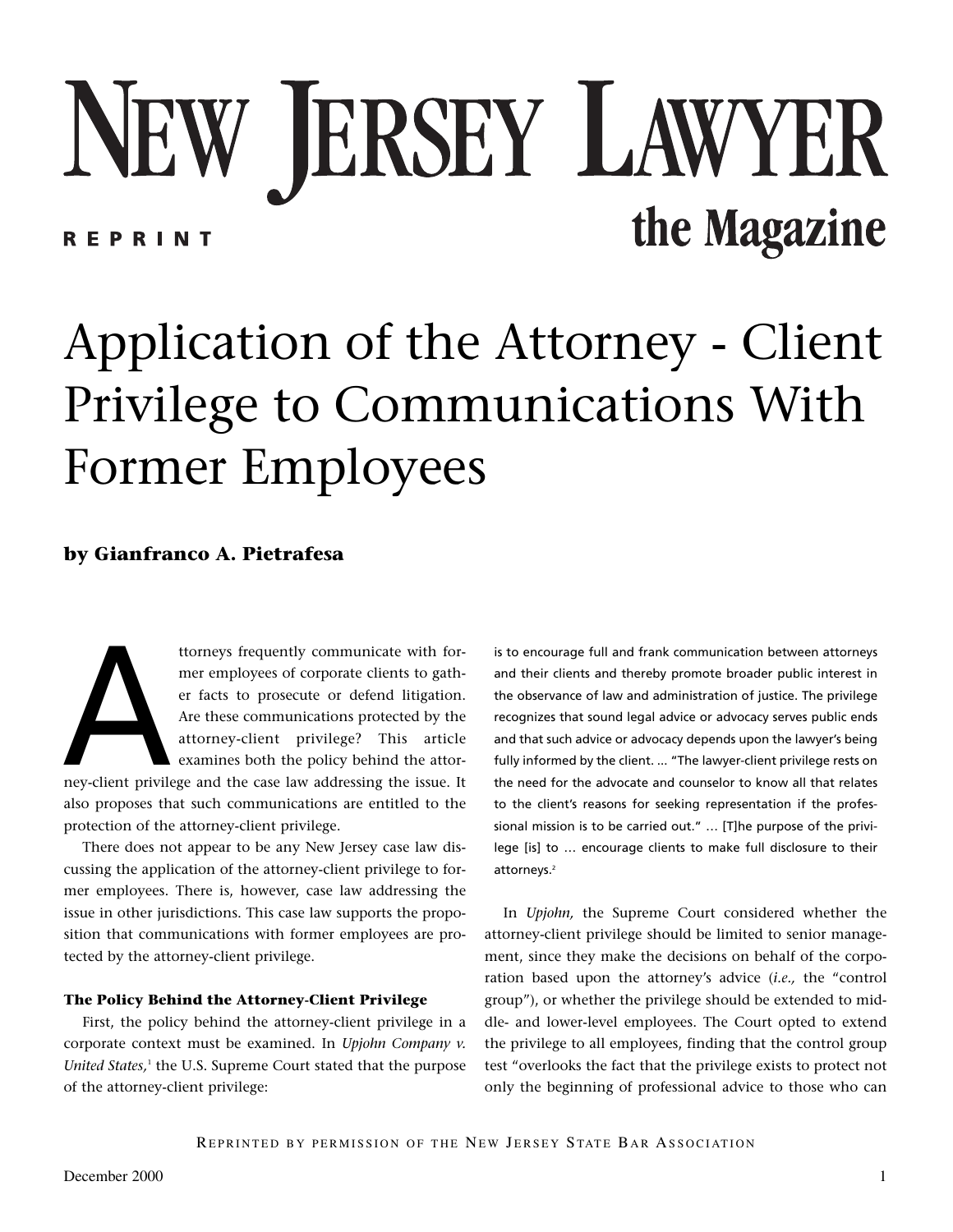act on it but also the giving of information to the lawyer to enable him to be of sound and informed advice."3

The Court explained that employees beyond the "control group" often possess information needed by the corporation's attorneys:

Middle level — and indeed lower level employees can, by actions within the scope of their employment, embroil the corporation in serious legal difficulties, and it is only natural that these employees would have the relevant information needed by corporate counsel if he is adequately to advise the client with respect to such actual or potential difficulties.<sup>4</sup>

Thus, the attorney-client privilege applies to communications between attorneys and all employees of corporations. The United States Supreme Court's rationale and the policy behind the attorney-client privilege have been recognized by the state courts in New Jersey.<sup>5</sup>

### **The Application of the Privilege to Former Employees**

The majority of the Supreme Court did not reach the issue of whether communications with former employees were also protected from disclosure by the attorney-client privilege.<sup>6</sup> However, in his concurring opinion, Chief Justice Burger advocated a general rule that would cover communications by both current and former employees.

[A] communication is privileged at least when, as here, an employee or *former employee* speaks at the direction of the management with an attorney regarding conduct or proposed conduct within the scope of employment. The attorney must be one authorized by the management to inquire into the subject and must be seeking information to assist counsel in performing any of the following functions:

(a) evaluating whether the employee's conduct has bound or would bind the corporation; (b) assessing the legal consequences, if any, of that conduct; or (c) formulating appropriate legal responses to actions that have been or may be taken by others with regard to that conduct.<sup>7</sup>

Other federal courts have ruled or commented on whether the attorneyclient privilege extends to former employees. *In Matter of Coordinated Pretrial Proceedings, etc.,*<sup>8</sup> the Ninth Circuit noted that although *Upjohn* was specifically limited to current employees, the same rationale applies to former employees.

Former employees, as well as current employees, may possess the relevant information needed by corporate counsel to advise the client with respect to actual or potential difficulties. Again, the attorney-client privilege is served by the certainty that conversations between the attorney and client remain privileged after the employee leaves.<sup>9</sup>

In *Command Transportation v. Y.S. Line (USA),*<sup>10</sup> corporate counsel met with a former employee (Estis) to discuss the pending lawsuit. When the former employee was deposed, corporate counsel objected to questions about their meeting on the grounds that the discussion was protected by the attorney-client privilege.<sup>11</sup>

The court noted that the attorneyclient privilege protects an employee's providing information to an attorney to allow the attorney to provide sound and informed advice to the corporation.<sup>12</sup> The court therefore held that the communications were protected from disclosure under the attorney-client privilege. In this regard, the court found that:

Applying the attorney-client privilege to the communications at issue in the instant case would foster the flow of information

to corporate counsel regarding issues about which Y.S. was specifically seeking legal advice. The communications concerned actions taken by former employee Estis herself about which she is the most knowledgeable person.<sup>13</sup>

In Re Allen,<sup>14</sup> the Fourth Circuit addressed the application of the attorney-client privilege to conversations with a former employee. The court noted that most lower courts have followed the reasoning in Chief Justice Burger's concurring opinion in *Upjohn* and applied the privilege to communications with former employees.<sup>15</sup>

The Fourth Circuit also noted that some lower courts have denied the privilege to communications between counsel and former employees, but that these courts "have generally been following state law or concluded that the former employee had ceased being employed by the client *before* the relevant conduct occurred."16 The court concluded that "the analysis applied by the Supreme Court in *Upjohn* to determine which employees fall within the scope of the privilege applies equally to former employees."<sup>17</sup>

#### **Conclusion**

One of the policies behind the attorney-client privilege — an attorney's obtaining information to render legal advice to the client — supports the proposition that the privilege extends to communications with former employees of a corporation. Accordingly, the attorney-client privilege should protect such communications.-

#### **Endnotes**

- 1. 101 S. Ct. 677 (1981).
- 2. *Id.* at 682 (citations omitted).
- 3. *Id*. at 683 (citations omitted).
- 4. *Id.* at 683. *See also Amatuzio v. Gandalf Systems Corp.,* 932 F. Supp. 113, 117 (D.N.J. 1996) *(citing Upjohn)*.